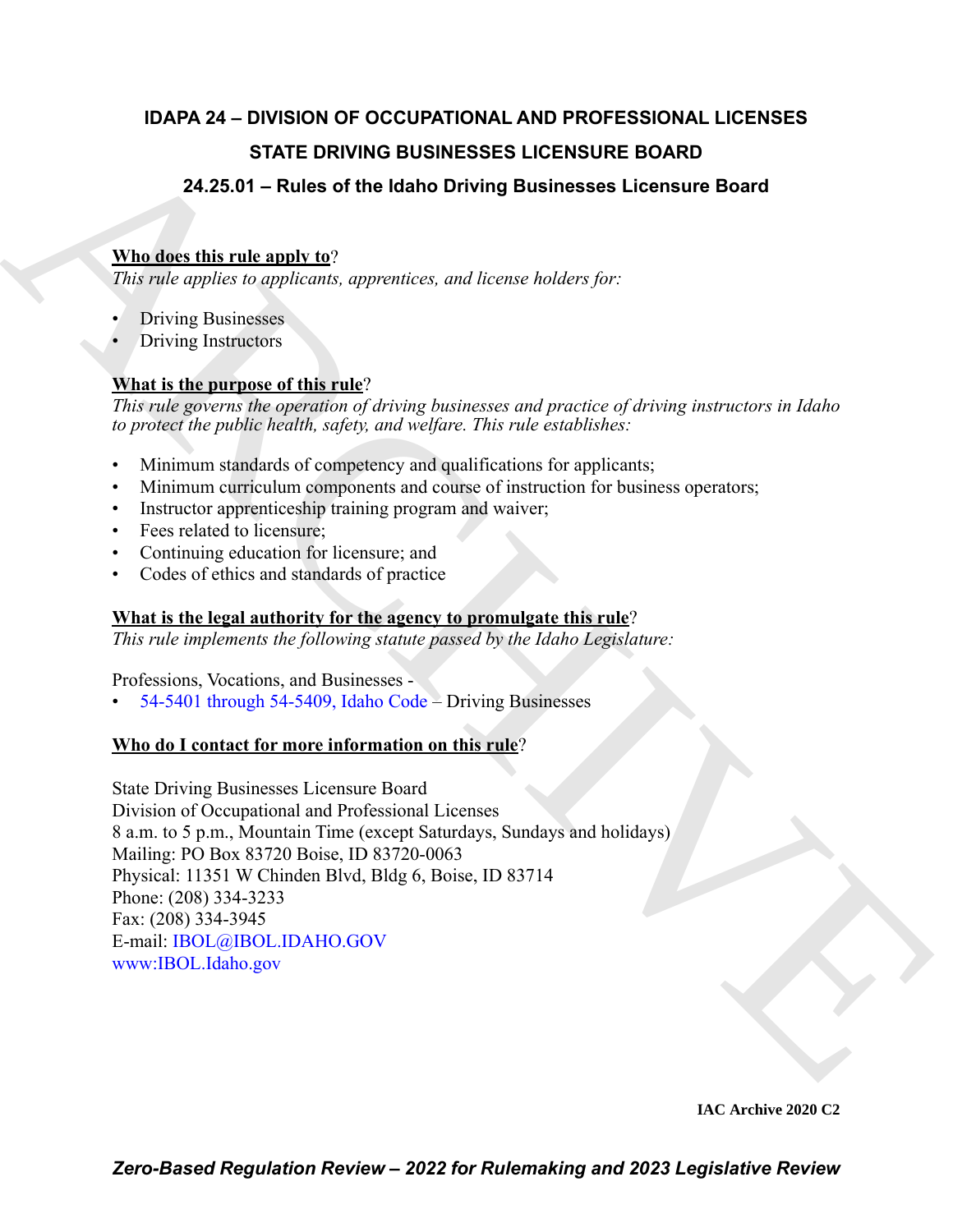# **Table of Contents**

#### 24.25.01 - Rules of the Idaho Driving Businesses Licensure Board 275. Operation Of Instructor Apprenticeship Training Program. .................................. 10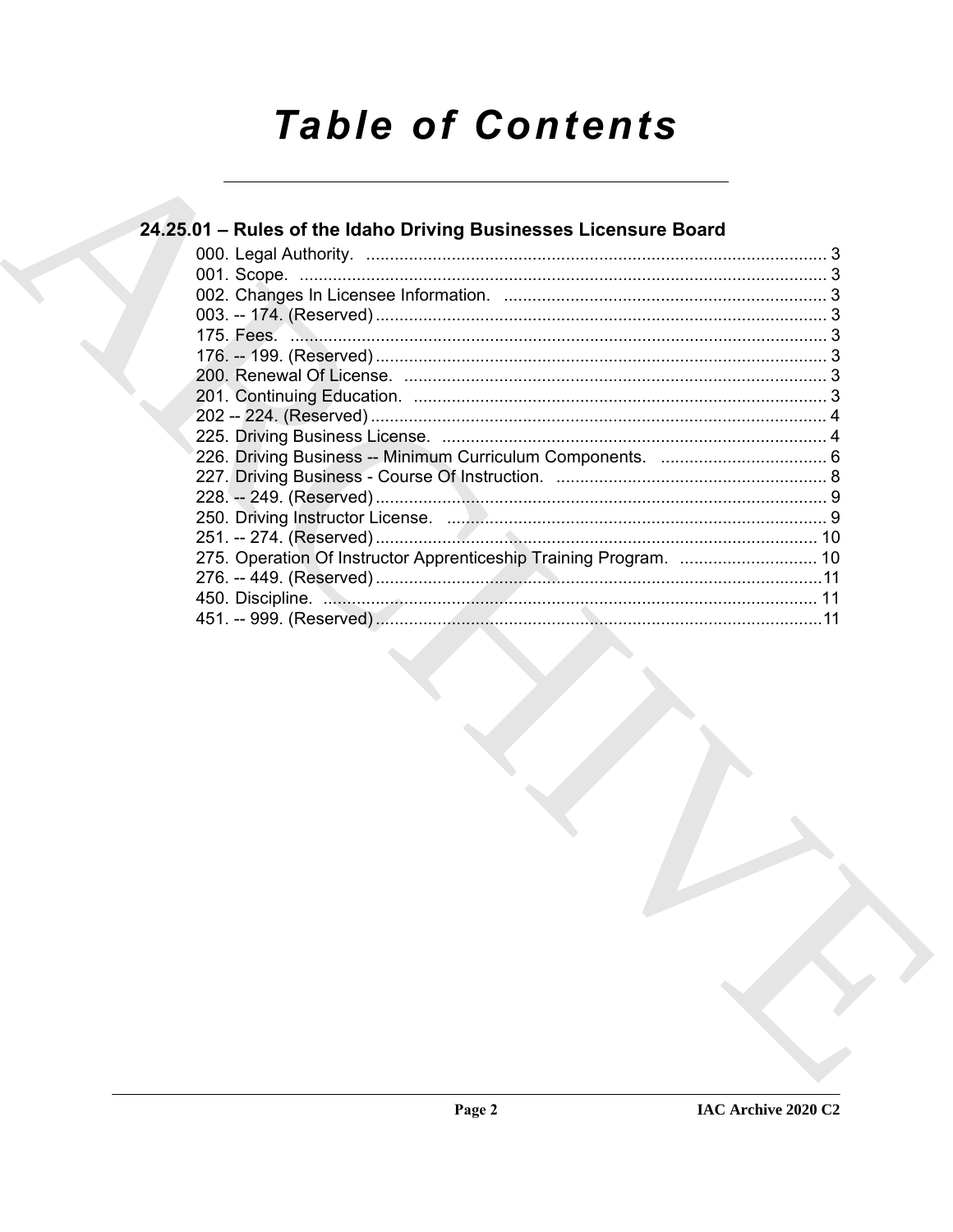#### <span id="page-2-14"></span>**24.25.01 – RULES OF THE IDAHO DRIVING BUSINESSES LICENSURE BOARD**

<span id="page-2-1"></span><span id="page-2-0"></span>

| 000. | LEGAL AUTHORITY.                                         |             |
|------|----------------------------------------------------------|-------------|
|      | These rules are promulgated pursuant to Section 54-5403. | $(7-1-21)T$ |

#### <span id="page-2-18"></span><span id="page-2-2"></span>**001. SCOPE.**

#### <span id="page-2-10"></span><span id="page-2-9"></span><span id="page-2-3"></span>**002. CHANGES IN LICENSEE INFORMATION.**

#### <span id="page-2-4"></span>**003. -- 174. (RESERVED)**

#### <span id="page-2-13"></span><span id="page-2-5"></span>**175. FEES.**

|            | These rules are promulgated pursuant to Section 54-5403.                                                                                                                                                                                                                                                                                                                                                                                                                                                           |                                               | $(7-1-21)T$ |
|------------|--------------------------------------------------------------------------------------------------------------------------------------------------------------------------------------------------------------------------------------------------------------------------------------------------------------------------------------------------------------------------------------------------------------------------------------------------------------------------------------------------------------------|-----------------------------------------------|-------------|
| 001.       | <b>SCOPE.</b><br>These rules govern the Idaho Driving Businesses Act.                                                                                                                                                                                                                                                                                                                                                                                                                                              |                                               | $(7-1-21)T$ |
|            |                                                                                                                                                                                                                                                                                                                                                                                                                                                                                                                    |                                               |             |
| 002.       | <b>CHANGES IN LICENSEE INFORMATION.</b>                                                                                                                                                                                                                                                                                                                                                                                                                                                                            |                                               |             |
|            | Information Update. Each licensee must keep the Division current on the information that the<br>01.<br>licensee has placed on record with the Division. If a change occurs to the information that a licensee provided to the<br>Division under Rules 150, 225, or 250, the licensee must notify the Division in writing of the change within twenty<br>(20) calendar days after the change occurs. The licensee must provide the Division, upon request, with appropriate<br>documentation reflecting the change. |                                               | $(7-1-21)T$ |
|            | 003. -- 174. (RESERVED)                                                                                                                                                                                                                                                                                                                                                                                                                                                                                            |                                               |             |
| 175.       | FEES.<br>All fees are non-refundable.                                                                                                                                                                                                                                                                                                                                                                                                                                                                              |                                               |             |
|            | <b>FEE TYPE</b>                                                                                                                                                                                                                                                                                                                                                                                                                                                                                                    | <b>AMOUNT</b><br>(Not to Exceed)              |             |
|            | Application                                                                                                                                                                                                                                                                                                                                                                                                                                                                                                        | \$25                                          |             |
|            | Original Instructor License and Annual Renewal                                                                                                                                                                                                                                                                                                                                                                                                                                                                     | \$25                                          |             |
|            | <b>Instructor Apprentice Permit</b>                                                                                                                                                                                                                                                                                                                                                                                                                                                                                | \$25                                          |             |
|            | Original Business License and Annual Renewal                                                                                                                                                                                                                                                                                                                                                                                                                                                                       | \$125                                         |             |
|            | Reinstatement                                                                                                                                                                                                                                                                                                                                                                                                                                                                                                      | As provided in Section 67-2614,<br>Idaho Code |             |
|            |                                                                                                                                                                                                                                                                                                                                                                                                                                                                                                                    |                                               | $(7-1-21)T$ |
|            | 176. -- 199. (RESERVED)                                                                                                                                                                                                                                                                                                                                                                                                                                                                                            |                                               |             |
| 200.       | RENEWAL OF LICENSE.                                                                                                                                                                                                                                                                                                                                                                                                                                                                                                |                                               |             |
| licensure. | 01.<br>Application for Renewal. In order to renew a license, a licensee must annually submit a timely,<br>completed, Board-approved renewal application form and pay the required renewal fees. All renewals are subject to<br>audit. When applying for renewal, the licensee must remain in compliance with all laws and rules required for                                                                                                                                                                       |                                               | $(7-1-21)T$ |
|            | Reinstatement. Any license canceled for failure to renew may be reinstated in accordance with<br>02.<br>Section 67-2614, Idaho Code, and subject to Subsection 201.01.c., below.                                                                                                                                                                                                                                                                                                                                   |                                               | $(7-1-21)T$ |
| 201.       | <b>CONTINUING EDUCATION.</b>                                                                                                                                                                                                                                                                                                                                                                                                                                                                                       |                                               |             |
|            | <b>Continuing Education (CE) Requirement.</b> Each Idaho licensed driving instructor must annually<br>01.<br>complete a minimum of eight (8) hours of continuing education.                                                                                                                                                                                                                                                                                                                                        |                                               | $(7-1-21)T$ |
|            |                                                                                                                                                                                                                                                                                                                                                                                                                                                                                                                    |                                               |             |
|            | The licensee must certify on the licensee's renewal application that the licensee has complied with<br>a.<br>the annual CE requirements for the preceding twelve (12) months. The Board may conduct such continuing education<br>audits and require verification of attendance as deemed necessary to ensure compliance with the CE requirements.                                                                                                                                                                  |                                               | $(7-1-21)T$ |
| license.   | b.<br>A licensee is considered to have satisfied the CE requirements for the first renewal of the initial                                                                                                                                                                                                                                                                                                                                                                                                          |                                               | $(7-1-21)T$ |

#### <span id="page-2-6"></span>**176. -- 199. (RESERVED)**

#### <span id="page-2-16"></span><span id="page-2-15"></span><span id="page-2-7"></span>**200. RENEWAL OF LICENSE.**

#### <span id="page-2-17"></span><span id="page-2-12"></span><span id="page-2-11"></span><span id="page-2-8"></span>**201. CONTINUING EDUCATION.**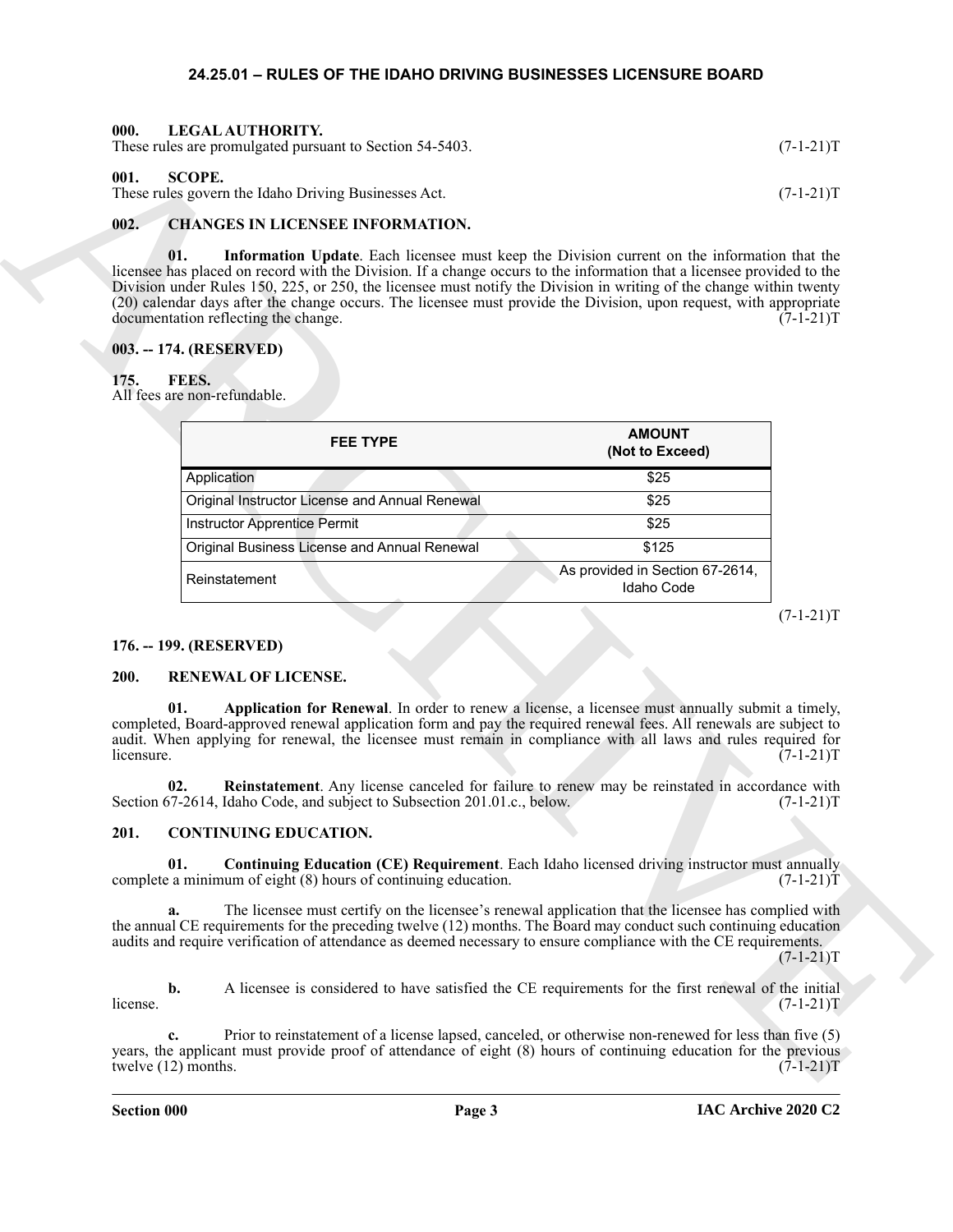One of Occupational K. Professional Licenses<br>  $\frac{60}{2}$  Linear Constitutional C. The constitution of the constitution of the constitution of the constitution of the constitution of the constitution of the constitution of **02. Hours**. Credit for continuing education hours will only be given for actual time in attendance or for the time spent participating in the educational activity. One (1) hour of continuing education is equal to sixty (60) minutes. Courses taken by correspondence or on-line may be approved for continuing education if the courses require an exam or other proof of successful completion. Only four (4) hours of the required continuing education may be from correspondence, on-line, or self-study in each renewal period. The remaining hours must be in an interactive setting that allows participants to communicate directly with the instructor. Each licensee must maintain proof of attendance or successful completion documentation of all continuing education courses for a period of three (3) years.  $(7-1-21)T$ 

<span id="page-3-4"></span><span id="page-3-3"></span>**03. Providers/Sponsors/Subjects of Continuing Education**. The continuing education must be provided by a nationally or regionally accredited college or university, a national or state driver education and traffic safety association such as the Idaho Association of Professional Driving Businesses, Driving School Association of the Americas, the American Driver Traffic Safety Education Association, and the American Automobile Association, transportation and law enforcement agencies, or other person or entity approved by the Board and must be germane to driver education. (7-1-21)T

<span id="page-3-6"></span>**04. Verification of Attendance**. Each licensee must maintain verification of attendance by securing authorized signatures or other documentation from the course instructors or sponsoring institution substantiating any and all hours attended by the licensee.  $(7-1-21)T$ 

<span id="page-3-5"></span>**05. Special Exemption**. The Board has authority to make exceptions for reasons of individual hardship or other good cause. Each licensee must provide any information requested by the Board to assist in substantiating hardship cases. This exemption is granted at the sole discretion of the Board.  $(7-1-21)$ T

<span id="page-3-2"></span>**06. Carryover of Continuing Education Hours**. Continuing education hours not claimed in the current renewal year may be claimed in the next renewal year. A maximum of eight (8) hours may be carried forward from the immediately preceding year, and may not be carried forward more than one (1) renewal year. (7-1-21)T

#### <span id="page-3-0"></span>**202 -- 224. (RESERVED)**

#### <span id="page-3-7"></span><span id="page-3-1"></span>**225. DRIVING BUSINESS LICENSE.**

A driving business license enables a licensee to operate a driver education business at one (1), principal classroom location as designated in the application. The licensee may also utilize secondary locations for classroom instruction, so long as the business does not conduct driver education at any given secondary location for more than sixty (60) days in a one-year period. A driving business license is not transferable. The business licensee must conspicuously display the license at the business's principal classroom location.  $(7-1-21)$ T

<span id="page-3-8"></span>**01. Applicant Identity**. The applicant must provide such identifying information as may be requested by the Board on a form approved by the Board, including the names and addresses of the applicant's officers and shareholders having a twenty-five percent (25%) or greater ownership interest (if a corporation), members and managers (if a limited liability company), and partners (if a partnership). (7-1-21)T

<span id="page-3-11"></span>**02. Criminal History Background Check**. The applicant and all persons listed under Subsection 225.01 must submit to a current, fingerprint-based criminal history check conducted by an organization approved by the Board. Each applicant must ensure that such persons submit a full set of their fingerprints, and any relevant fees, to the Division which will forward the fingerprints and fees to the organization that conducts the fingerprint based criminal history background check. The application will not be processed until the Division has received the completed fingerprint-based criminal history background checks. (7-1-21)T

<span id="page-3-10"></span>**03. Classroom Locations and Certificates of Occupancy**. Each applicant must list all principal and secondary classroom locations to be utilized by the business. The applicant must provide a certificate of occupancy issued to the building/room by the local fire marshal or the fire marshal's designated agent, for each classroom location other than a location in a public or private school building, government building, church, or synagogue.  $(7-1-21)T$ 

<span id="page-3-9"></span>**04. Certificate of Vehicle Insurance**. The certificate of commercial automobile insurance for each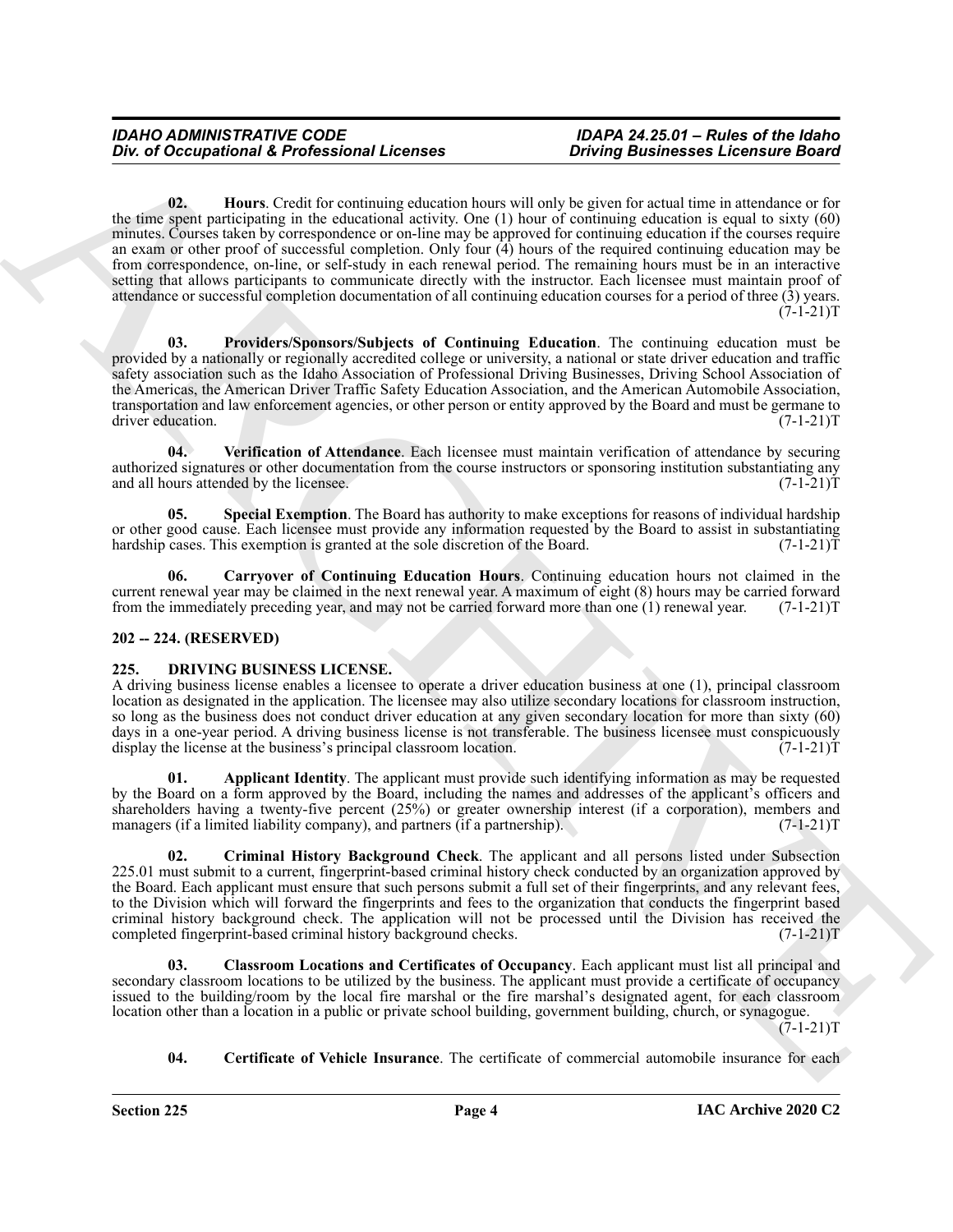vehicle utilized by the driving business for driver education must accompany the application. The minimum coverage will include:  $(7-1-21)T$ will include:  $(7-1-21)T$ 

**a.** Medical Payment for each person - five thousand dollars (\$5,000); and either (7-1-21)T

**b.** Limit of liability (Combined single limit) - five hundred thousand (\$500,000) to apply to bodily d/or property damage; or  $(7-1-21)T$ injury and/or property damage; or

**c.** Limit of liability (Split limit). Bodily injury - two hundred-fifty thousand (\$250,000) per person/ five hundred thousand (\$500,000) each accident; Property damage - two hundred-fifty thousand (\$250,000) each accident. (7-1-21)T accident. (7-1-21)T

<span id="page-4-2"></span><span id="page-4-1"></span>**05. Licensed Instructors**. Before beginning to offer driver education, and at all times while offering driver education, a driving business must employ or have contracted with one (1) or more licensed driving instructors to teach the classroom instruction phase and behind-the-wheel training phase of the driver education to be provided by the business. A driving business must submit to the Division a current list of such licensed instructors with applications for original licensure, renewal, and reinstatement. The list must be kept at its primary place of business and retained for five  $(5)$  years.  $(7-1-21)T$ and retained for five  $(5)$  years.

One of Occupational K. Professional Licenses<br>
Consideration Considers and December 2008 and the consideration of the consideration of the consideration of the consideration of the consideration of the consideration of the **06. Vehicles**. An applicant for a driving business license must submit to the Division a list of the vehicles that the business will utilize when offering driver education. A business licensee may not utilize vehicles that do not appear on the list. Each vehicle must have dual control brake pedals, safety restraints for all passengers, a side view mirror on each side of the vehicle, and an additional rear view mirror or compatible viewing device for the exclusive use of the instructor. A driving business must ensure that students are not allowed in a listed vehicle unless<br>the vehicle is in a safe and proper operating condition. (7-1-21) the vehicle is in a safe and proper operating condition.

**a.** Initial Inspection. An applicant may not include a vehicle on a business's vehicle list unless the vehicle has passed a vehicle inspection performed by an ASE mechanic or vehicle technician within the two (2) month period preceding the application. The inspection must be documented on a Board-approved inspection form. The person who inspected the vehicle must sign the form, certifying that the vehicle generally is in a safe and proper operating condition, and that each inspected item passed inspection or, if found to be in need of repair, was repaired on a given date. The application must be accompanied by a separate, signed form for each listed vehicle.  $(7-i-21)T$ 

**b.** Annual Inspection. A business licensee must ensure that each vehicle passes an inspection every twelve (12) months, and that the inspection is performed by an ASE mechanic or vehicle technician documented on the Board-approved form referenced in Paragraph 225.06.a. of these rules. If a vehicle fails an annual inspection, the business licensee must withdraw the vehicle from service. The business licensee may not use the vehicle for behindthe-wheel training until the vehicle passes a subsequent inspection and the business licensee has submitted to the Division the inspection form evidencing that the vehicle has passed. (7-1-21)T

**c.** Incident Inspection. If a vehicle incident occurs that requires an investigation and report by law enforcement, or in which the damage exceeds one thousand five hundred dollars (\$1,500), the business licensee must withdraw the vehicle from service. The business licensee may not use the vehicle for behind-the-wheel training until the vehicle passes inspection by an ASE mechanic or vehicle technician and the business licensee has submitted to the Division the inspection form evidencing that the vehicle has passed. (7-1-21)T

**d.** Signage. The business licensee must ensure that the outside of each vehicle is equipped with safely secured signs. Signs must include "Student Driver," "Driver Education," "Driver Training," "Driving School," or similar language that clearly designates the vehicle as a driver training vehicle. (7-1-21)T

**07. Course of Instruction**. Each applicant must provide the course of instruction it will use when instructing students. The applicant must demonstrate, to the Board's satisfaction, that the course of instruction is designed to produce safe and effective drivers and is educationally sound. The course of instruction must be based on the minimum curriculum components outlined in Rule 226, and consists of:  $(7-1-21)$ T

<span id="page-4-0"></span>**a.** Not less than thirty (30) hours of classroom instruction; and  $(7-1-21)$ T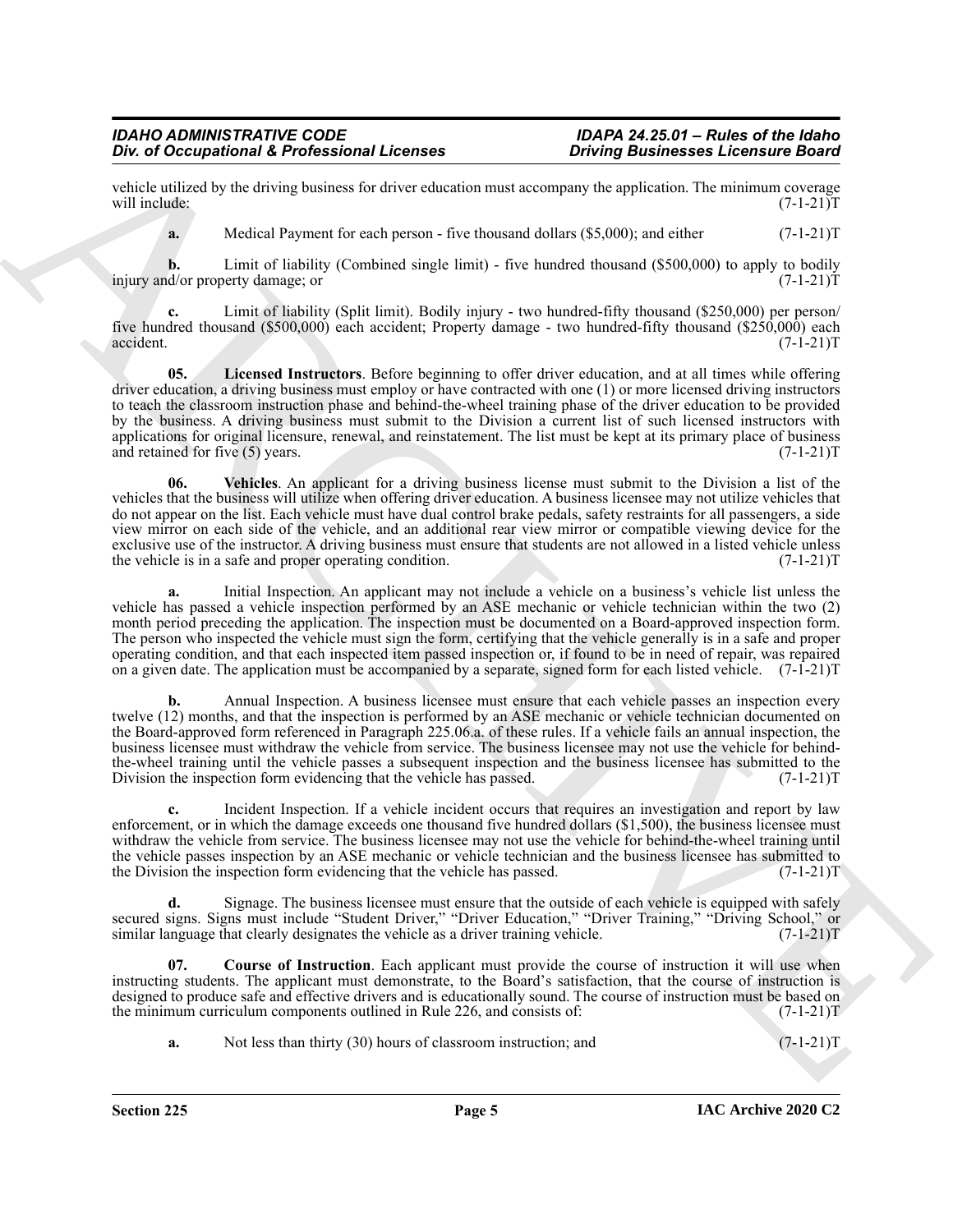#### <span id="page-5-10"></span><span id="page-5-9"></span><span id="page-5-8"></span><span id="page-5-7"></span><span id="page-5-6"></span><span id="page-5-5"></span><span id="page-5-4"></span><span id="page-5-3"></span><span id="page-5-2"></span><span id="page-5-1"></span><span id="page-5-0"></span>**226. DRIVING BUSINESS -- MINIMUM CURRICULUM COMPONENTS.**

|       | Div. of Occupational & Professional Licenses                                                                                                                                                                                                                                                                                                                                                                                                                                    | <b>Driving Businesses Licensure Board</b> |             |
|-------|---------------------------------------------------------------------------------------------------------------------------------------------------------------------------------------------------------------------------------------------------------------------------------------------------------------------------------------------------------------------------------------------------------------------------------------------------------------------------------|-------------------------------------------|-------------|
| $b$ . | Not less than six (6) hours of behind-the-wheel practice driving; and                                                                                                                                                                                                                                                                                                                                                                                                           |                                           | $(7-1-21)T$ |
| c.    | Not less than six (6) hours of student, in-vehicle observation of other persons (e.g., parents, other<br>student drivers, etc.) driving the vehicle.                                                                                                                                                                                                                                                                                                                            |                                           | $(7-1-21)T$ |
| 08.   | <b>On-line Instruction</b> . In addition to, or in lieu of offering classroom instruction at a physical<br>classroom location, a business licensee may offer classroom instruction to students via the internet. While a business<br>licensee may utilize a third party to offer on-line classroom instruction, the business licensee is responsible for<br>ensuring that the instruction content meets the requirements of these rules and is approved by the Board. (7-1-21)T |                                           |             |
| 226.  | DRIVING BUSINESS -- MINIMUM CURRICULUM COMPONENTS.<br>In order to assure consistency among driving businesses, it is necessary that every business licensee ensure that its<br>driver education curriculum include the following minimum curriculum components:                                                                                                                                                                                                                 |                                           | $(7-1-21)T$ |
| 01.   | <b>Component One for Classroom.</b>                                                                                                                                                                                                                                                                                                                                                                                                                                             |                                           | $(7-1-21)T$ |
| а.    | Conducting a parent/student orientation and course overview.                                                                                                                                                                                                                                                                                                                                                                                                                    |                                           | $(7-1-21)T$ |
| 02.   | <b>Component Two for Classroom.</b>                                                                                                                                                                                                                                                                                                                                                                                                                                             |                                           | $(7-1-21)T$ |
| a.    | Identifying vehicle gauges, alert, and warning symbols.                                                                                                                                                                                                                                                                                                                                                                                                                         |                                           | $(7-1-21)T$ |
| b.    | Preparing to drive.                                                                                                                                                                                                                                                                                                                                                                                                                                                             |                                           | $(7-1-21)T$ |
| c.    | Protecting occupants.                                                                                                                                                                                                                                                                                                                                                                                                                                                           |                                           | $(7-1-21)T$ |
| 03.   | <b>Component Three for Classroom.</b>                                                                                                                                                                                                                                                                                                                                                                                                                                           |                                           | $(7-1-21)T$ |
| a.    | Identifying road signs and signals.                                                                                                                                                                                                                                                                                                                                                                                                                                             |                                           | $(7-1-21)T$ |
| b.    | Identifying lane markings.                                                                                                                                                                                                                                                                                                                                                                                                                                                      |                                           | $(7-1-21)T$ |
| 04.   | <b>Component Four for Classroom.</b>                                                                                                                                                                                                                                                                                                                                                                                                                                            |                                           | $(7-1-21)T$ |
| a.    | Understanding basic traffic laws, including right-of-way rules.                                                                                                                                                                                                                                                                                                                                                                                                                 |                                           | $(7-1-21)T$ |
| 05.   | <b>Component Five for Classroom.</b>                                                                                                                                                                                                                                                                                                                                                                                                                                            |                                           | $(7-1-21)T$ |
| a.    | Using good habits for reduced risk driving.                                                                                                                                                                                                                                                                                                                                                                                                                                     |                                           | $(7-1-21)T$ |
| b.    | Using time and space management systems and strategies.                                                                                                                                                                                                                                                                                                                                                                                                                         |                                           | $(7-1-21)T$ |
| 06.   | <b>Component Six for Classroom.</b>                                                                                                                                                                                                                                                                                                                                                                                                                                             |                                           | $(7-1-21)T$ |
| a.    | Explaining the effect of gravity and energy of motion on a vehicle.                                                                                                                                                                                                                                                                                                                                                                                                             |                                           | $(7-1-21)T$ |
| b.    | Understanding procedures to maintain vehicle balance and traction.                                                                                                                                                                                                                                                                                                                                                                                                              |                                           | $(7-1-21)T$ |
| c.    | Identify strategies to negotiate hills and curves.                                                                                                                                                                                                                                                                                                                                                                                                                              |                                           | $(7-1-21)T$ |
| 07.   | <b>Component Seven for Classroom.</b>                                                                                                                                                                                                                                                                                                                                                                                                                                           |                                           | $(7-1-21)T$ |
| a.    | Identifying strategies to use when driving in rural and urban environments.                                                                                                                                                                                                                                                                                                                                                                                                     |                                           | $(7-1-21)T$ |
| b.    | Identifying strategies to use when driving on freeways.                                                                                                                                                                                                                                                                                                                                                                                                                         |                                           | $(7-1-21)T$ |
|       |                                                                                                                                                                                                                                                                                                                                                                                                                                                                                 |                                           |             |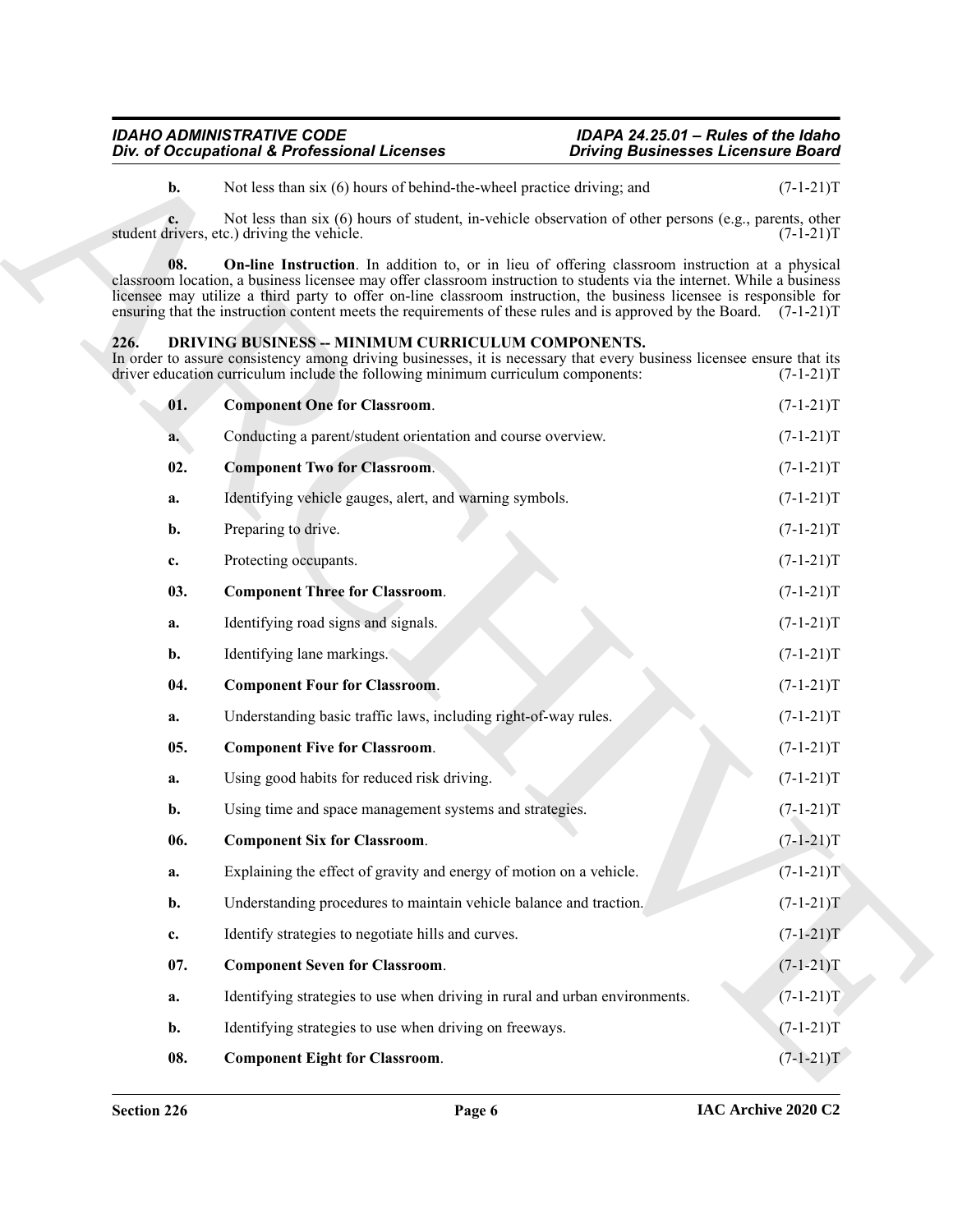<span id="page-6-3"></span><span id="page-6-2"></span><span id="page-6-1"></span><span id="page-6-0"></span>

|     | Div. of Occupational & Professional Licenses                                    | <b>Driving Businesses Licensure Board</b> |
|-----|---------------------------------------------------------------------------------|-------------------------------------------|
| a.  | Identifying strategies to use when driving in bad weather.                      | $(7-1-21)T$                               |
| b.  | Identifying strategies to use when encountering roadside emergencies.           | $(7-1-21)T$                               |
| 09. | <b>Component Nine for Classroom.</b>                                            | $(7-1-21)T$                               |
| a.  | Understanding ways to cooperate with other roadway users, including bicyclists. | $(7-1-21)T$                               |
| b.  | Identifying responsibilities after a collision.                                 | $(7-1-21)T$                               |
| c.  | Identifying the procedure for obtaining a driver's license.                     | $(7-1-21)T$                               |
| d.  | Identifying and avoiding common driver distractions.                            | $(7-1-21)T$                               |
| e.  | Identifying ways to prevent drowsiness while driving.                           | $(7-1-21)T$                               |
| f.  | Resisting aggressive driving behaviors.                                         | $(7-1-21)T$                               |
| 10. | <b>Component Ten for Classroom.</b>                                             | $(7-1-21)T$                               |
| a.  | Explaining the effects of alcohol on the body.                                  | $(7-1-21)T$                               |
| b.  | Explaining the effects of alcohol on the driving task.                          | $(7-1-21)T$                               |
| c.  | Correlating drinking and driving with vehicle crashes.                          | $(7-1-21)T$                               |
| d.  | Identifying Idaho laws related to drinking and driving.                         | $(7-1-21)T$                               |
| e.  | Explaining the dangers of alcohol and other drug use.                           | $(7-1-21)T$                               |
| 11. | <b>Component Eleven for In-Car.</b>                                             | $(7-1-21)T$                               |
| a.  | Performing pre-drive procedure.                                                 | $(7-1-21)T$                               |
| b.  | Identifying vehicle controls.                                                   | $(7-1-21)T$                               |
| c.  | Starting the vehicle.                                                           | $(7-1-21)T$                               |
| d.  | Backing the vehicle.                                                            | $(7-1-21)T$                               |
| e.  | Demonstrating approved steering technique.                                      | $(7-1-21)T$                               |
| f.  | Smoothly stopping the vehicle.                                                  | $(7-1-21)T$                               |
| g.  | Demonstrating proper signaling and turning technique.                           | $(7-1-21)T$                               |
| h.  | Recognizing relevant signs and markings.                                        | $(7-1-21)T$                               |
| i.  | Distinguishing between four-way and two-way stops.                              | $(7-1-21)T$                               |
| 12. | <b>Component Twelve for In-Car.</b>                                             | $(7-1-21)T$                               |
| a.  | Negotiating controlled and uncontrolled intersections.                          | $(7-1-21)T$                               |
| b.  | Negotiating hills and curves.                                                   | $(7-1-21)T$                               |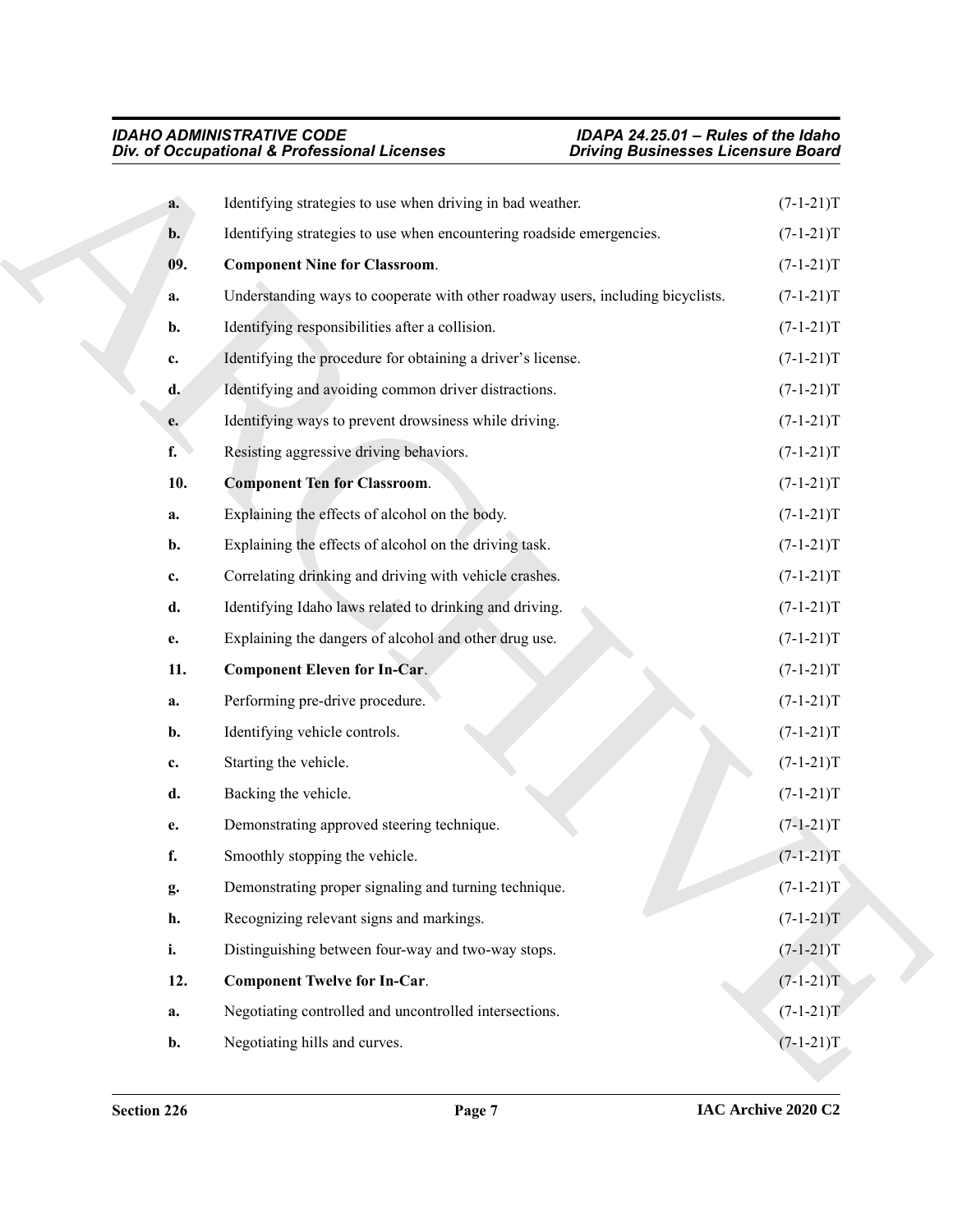<span id="page-7-9"></span>

| <b>IDAHO ADMINISTRATIVE CODE</b>             |  |
|----------------------------------------------|--|
| Div. of Occupational & Professional Licenses |  |

|                  | Div. of Occupational & Professional Licenses                                                                                                                                                                                                                                                                                                                                                                                                                                                                                                                                 | <b>Driving Businesses Licensure Board</b> |             |
|------------------|------------------------------------------------------------------------------------------------------------------------------------------------------------------------------------------------------------------------------------------------------------------------------------------------------------------------------------------------------------------------------------------------------------------------------------------------------------------------------------------------------------------------------------------------------------------------------|-------------------------------------------|-------------|
| c.               | Angle parking in a parking lot.                                                                                                                                                                                                                                                                                                                                                                                                                                                                                                                                              |                                           | $(7-1-21)T$ |
| d.               | Driving in rural environment.                                                                                                                                                                                                                                                                                                                                                                                                                                                                                                                                                |                                           | $(7-1-21)T$ |
| е.               | Making lane changes.                                                                                                                                                                                                                                                                                                                                                                                                                                                                                                                                                         |                                           | $(7-1-21)T$ |
| 13.              | <b>Component Thirteen for In-Car.</b>                                                                                                                                                                                                                                                                                                                                                                                                                                                                                                                                        |                                           | $(7-1-21)T$ |
| a.               | Driving in an urban environment (with one-way and two-way streets, if available).                                                                                                                                                                                                                                                                                                                                                                                                                                                                                            |                                           | $(7-1-21)T$ |
| b.               | Dealing with signal lights, pedestrians, and city traffic.                                                                                                                                                                                                                                                                                                                                                                                                                                                                                                                   |                                           | $(7-1-21)T$ |
| c.               | Performing a perpendicular park.                                                                                                                                                                                                                                                                                                                                                                                                                                                                                                                                             |                                           | $(7-1-21)T$ |
| d.               | Merging onto the freeway.                                                                                                                                                                                                                                                                                                                                                                                                                                                                                                                                                    |                                           | $(7-1-21)T$ |
| e.               | Driving on the freeway.                                                                                                                                                                                                                                                                                                                                                                                                                                                                                                                                                      |                                           | $(7-1-21)T$ |
| f.               | Exiting the freeway and merging with traffic on surface streets.                                                                                                                                                                                                                                                                                                                                                                                                                                                                                                             |                                           | $(7-1-21)T$ |
| 14.              | <b>Component Fourteen for In-Car.</b>                                                                                                                                                                                                                                                                                                                                                                                                                                                                                                                                        |                                           | $(7-1-21)T$ |
| a.               | Performing a parallel park/street park.                                                                                                                                                                                                                                                                                                                                                                                                                                                                                                                                      |                                           | $(7-1-21)T$ |
| b.               | Performing turnabouts.                                                                                                                                                                                                                                                                                                                                                                                                                                                                                                                                                       |                                           | $(7-1-21)T$ |
| c.               | Passing another vehicle.                                                                                                                                                                                                                                                                                                                                                                                                                                                                                                                                                     |                                           | $(7-1-21)T$ |
| d.               | Driving independently with the instructor.                                                                                                                                                                                                                                                                                                                                                                                                                                                                                                                                   |                                           | $(7-1-21)T$ |
| 227.             | DRIVING BUSINESS - COURSE OF INSTRUCTION.                                                                                                                                                                                                                                                                                                                                                                                                                                                                                                                                    |                                           |             |
| 01.              | In-Car Documentation. A business licensee must ensure that each listed vehicle contains<br>documentation that identifies each student and the student's permit number. Permits will be given to the students<br>following the completion of the course and used during the required graduate licensing process.                                                                                                                                                                                                                                                              |                                           | $(7-1-21)T$ |
| 02.<br>guardian. | Maximum Daily Driving and Observation Time. Neither a business licensee nor an instructor<br>licensee may permit an enrolled student to receive more than two (2) hours of behind-the-wheel driving time per day.<br>Maximum observation time is two (2) hours per student, per day, and may be completed with a parent or legal                                                                                                                                                                                                                                             |                                           | $(7-1-21)T$ |
| 03.              | Maximum Number of Students In Vehicle. Neither a business licensee nor an instructor licensee<br>may permit more than three (3) students in a vehicle at one (1) time.                                                                                                                                                                                                                                                                                                                                                                                                       |                                           | $(7-1-21)T$ |
| 04.              | Grading Criteria. A business licensee may not permit a student to graduate from the business's<br>driver education program unless the student has achieved an eighty percent $(80%)$ or higher in each of the three $(3)$<br>course areas described in Subsection 225.07. The business licensee must utilize written grading criteria for each of<br>the minimum components in Rule 226. Criteria may include student attitude and such other criteria as the driving<br>business may deem appropriate. The business licensee must maintain records of the student's grades. |                                           | $(7-1-21)T$ |
| 05.<br>passed.   | Driving Log. Each driving instructor must complete a log for each student's behind-the-wheel<br>driving and each driving business licensee must ensure that its driving instructors complete the log. The log must<br>include, for each student, at least the student's name, birthdate, phone number, driving permit number, class date,<br>instructor's name, lesson objective, total instruction time, total observation time, final grade, and date the student                                                                                                          |                                           | $(7-1-21)T$ |
| 06.              | <b>Reporting.</b> A business licensee will send student performance information as prescribed by the                                                                                                                                                                                                                                                                                                                                                                                                                                                                         |                                           |             |

#### <span id="page-7-8"></span><span id="page-7-7"></span><span id="page-7-6"></span><span id="page-7-5"></span><span id="page-7-4"></span><span id="page-7-3"></span><span id="page-7-2"></span><span id="page-7-1"></span><span id="page-7-0"></span>**227. DRIVING BUSINESS - COURSE OF INSTRUCTION.**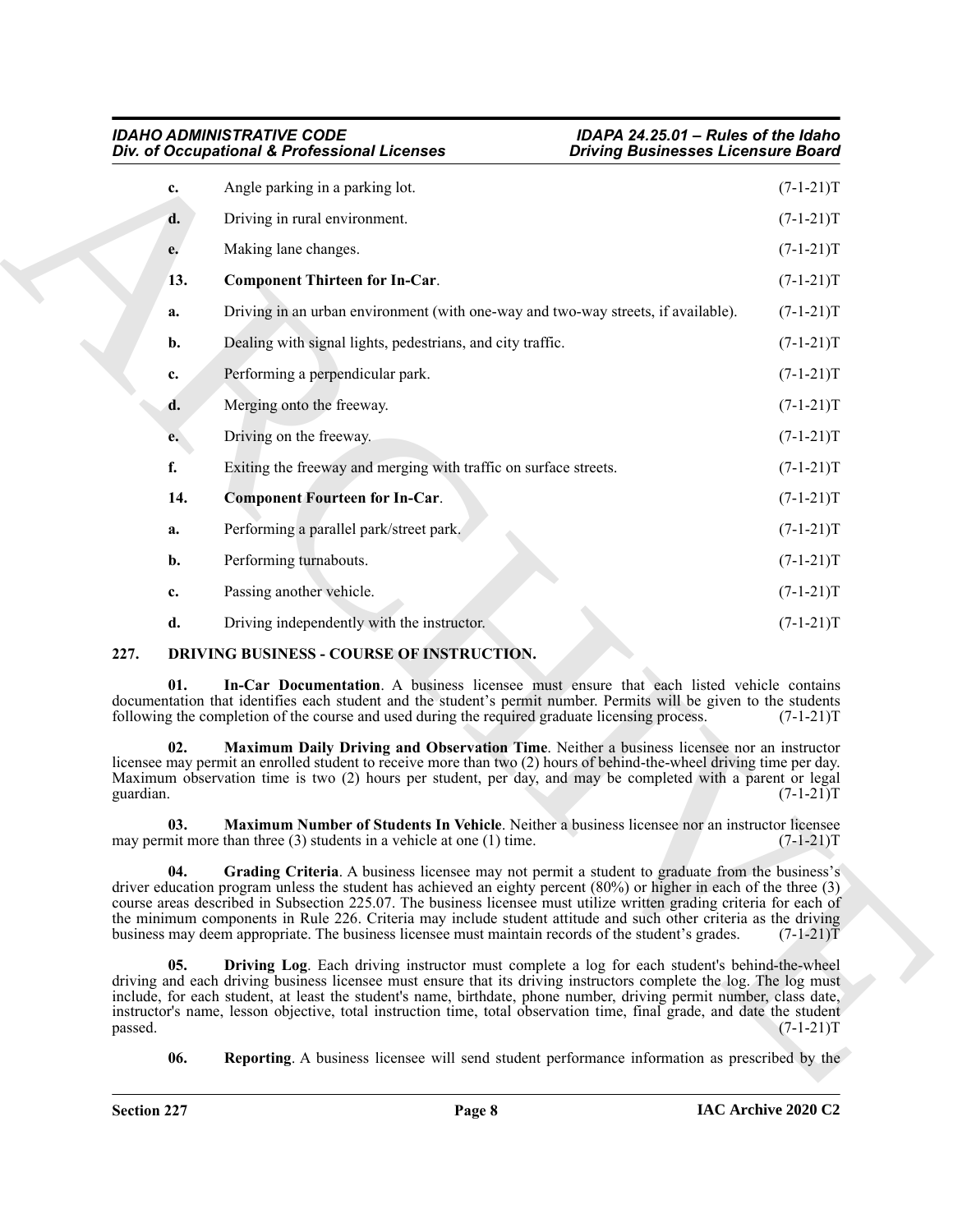Idaho Division of Motor Vehicles (DMV) to the DMV no later than five (5) p.m. on the third business day following completion of the course. completion of the course.

<span id="page-8-2"></span>**07. Record Retention**. The business licensee must maintain all logs and other records required under Rule 227 for at least three (3) years from date on which the student completes, or is no longer enrolled in, the business's driver education course. The business licensee may not release these records without written consent from the student and the student's parent or legal guardian. The Board and its agents, however, may inspect these records at any time.  $(7-1-21)T$ 

#### <span id="page-8-0"></span>**228. -- 249. (RESERVED)**

#### <span id="page-8-1"></span>**250. DRIVING INSTRUCTOR LICENSE.**

<span id="page-8-6"></span><span id="page-8-4"></span><span id="page-8-3"></span>**01.** Application. An applicant must apply on a Board-approved application form.  $(7-1-21)$ T

**02. Driving Record and Drivers License**. Each applicant must submit a copy of a valid driver's license in good standing and a copy of a satisfactory driving record. An unsatisfactory record includes, but is not limited to, two (2) moving violations in the past twelve (12) months, or suspension or revocation of a driver's license in the last thirty-six (36) months, or a conviction involving alcohol or controlled substances within the last thirty-six  $(36)$  months.  $(7-1-21)T$ 

<span id="page-8-8"></span><span id="page-8-5"></span>**03. Criminal History Background Check**. Each applicant must submit to a current, fingerprint-based criminal history check conducted by an organization approved by the Board. Each applicant must submit a full set of the applicant's fingerprints, and any relevant fees, to the Division which will forward the fingerprints and fees to the organization that conducts the fingerprint based criminal history background check. The application will not be processed until the completed fingerprint-based criminal history background check has been received. (7-1-21) processed until the completed fingerprint-based criminal history background check has been received.

The of Decembent of References in the United States of the United States in the United States of the United States of the United States of the United States of the United States of the United States of the United States o **04. Medical Certificate**. A driving instructor licensee may not provide in-vehicle instruction to students if the instructor suffers from a medical condition that may impair the instructor's ability to safely instruct student drivers. Each applicant for an instructor's license must obtain a medical examination performed by a licensed medical professional. The examination must be completed within two (2) years preceding the application. A driving instructor licensee must obtain a new medical certificate every two (2) years and annually certify compliance with these requirements. The applicant must submit a medical examiner's certificate, issued and signed by a licensed, qualified medical professional documenting that the examination occurred and that the applicant does not suffer from any physical or mental condition or disease that would impair the applicant's ability to safely instruct student drivers. If a medical condition exists, the applicant must re-certify as the medical professional requires and submit that information to the Board. (7-1-21)T

<span id="page-8-7"></span>**05. Instructor Apprenticeship Training Program**. Applicants for licensure must demonstrate to the Board's satisfaction that they have successfully completed all required classroom instruction and behind-the-wheel training hours from a Board-approved instructor apprenticeship training program or have met the requirements for a waiver of the apprenticeship training program as set forth in these rules. The applicant must have undertaken and completed the apprenticeship training program within the five (5) year period immediately preceding the application.  $(7-1-21)T$ 

**a.** Proof of successful completion must include written certificate from a Board-approved apprenticeship training program certifying that the applicant has satisfactorily completed the program. An applicant need not have completed all required classroom instruction and behind-the-wheel training hours through a single program so long as the last program attended by the applicant ensures itself, and its business licensee certifies to the Board that the applicant has satisfactorily completed all required hours through Board-approved apprenticeship training programs. (7-1-21)T training programs.

**b.** A person may not enroll in an apprenticeship training program unless the person has applied for, paid for, and obtained an apprenticeship permit from the Board. The applicant must apply on Board-approved forms, which must identify the applicant and the business licensee in whose approved apprenticeship training program the applicant will be enrolled. The individual applicant must establish that they are at least twenty-one (21) years old and meet the requirements of Rule 250. An apprenticeship permit automatically expires one (1) year after issuance. The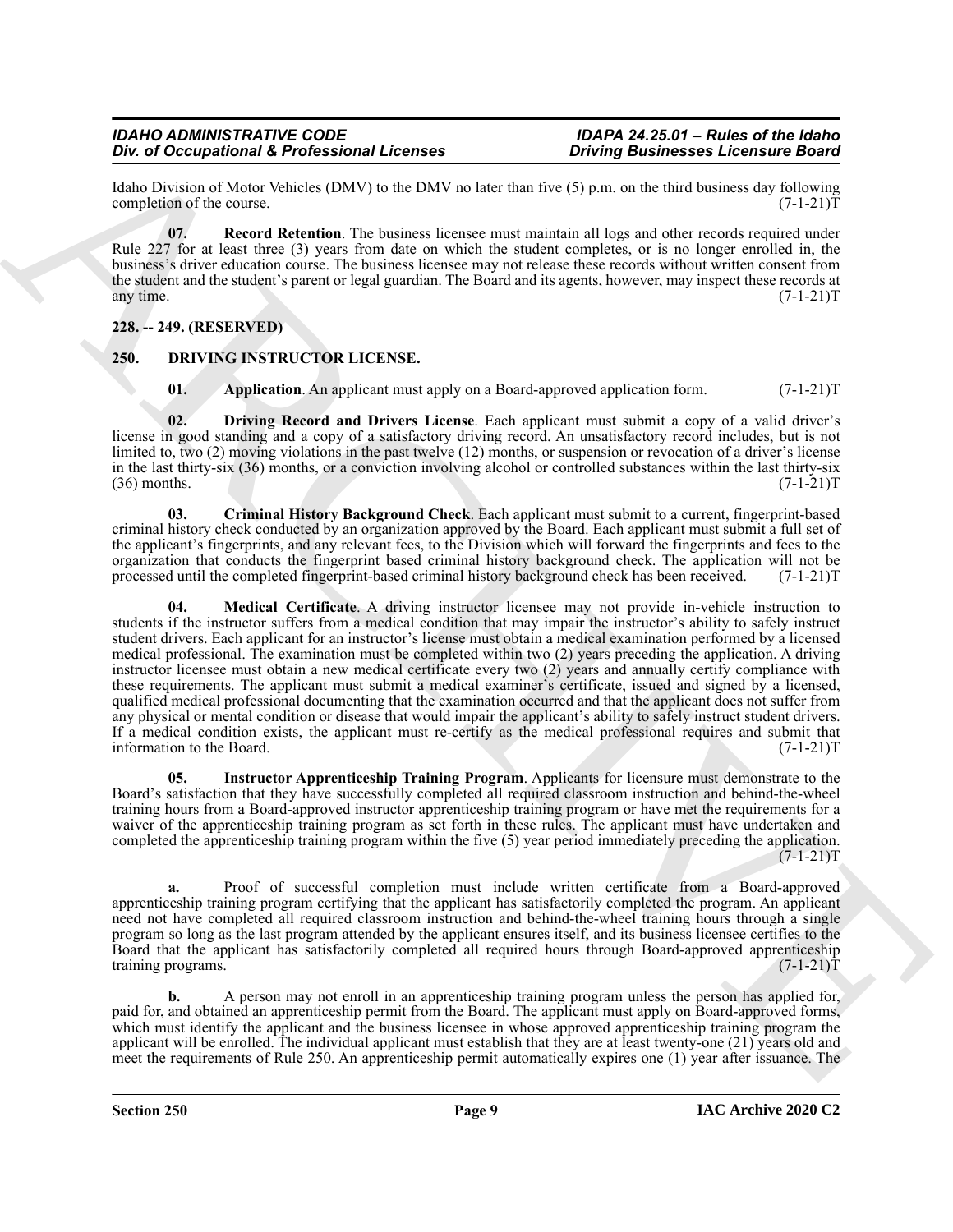Board also may suspend or revoke an apprenticeship permit, and refuse to issue another permit, if the permittee engages in any act or omission that would subject the permittee to discipline if the permittee had an instructor's license. No one may be a permittee for more than three (3) years. (7-1-21)T

<span id="page-9-2"></span>**06. Waiver of Instructor Apprenticeship Training Program**. An applicant is entitled to a waiver of the apprenticeship training program if they provide proof to the Board that they possess the requisite training and experience requirements as set forth below:

An applicant who has held within the past five (5) years an active and unrestricted public driver education instructor license issued by the Idaho State Department of Education and has completed eight (8) hours of continuing education within the prior year or an individual who has completed the Idaho State Department of Education driving instructor program within the past five (5) years and has completed eight (8) hours of continuing education within the prior year qualifies for a waiver of the apprenticeship training program requirement.  $(7-1-21)T$ qualifies for a waiver of the apprenticeship training program requirement.

#### <span id="page-9-0"></span>**251. -- 274. (RESERVED)**

#### <span id="page-9-3"></span><span id="page-9-1"></span>**275. OPERATION OF INSTRUCTOR APPRENTICESHIP TRAINING PROGRAM.**

<span id="page-9-4"></span>**01. Application for Approval**. A business licensee may operate a Board-approved instructor apprenticeship training program. The business licensee must apply for program approval on forms provided by the<br>Board. (7-1-21)T Board. (7-1-21)T

<span id="page-9-10"></span>**02. Suspension or Revocation of Approval and Discipline**. If an approved program fails to consistently adhere to the approval criteria in these rules, the Board may suspend or revoke the approval. (7-1-21)T

<span id="page-9-5"></span>**03.** Apprentices. The business licensee must ensure that all persons who enroll in the licensee's possess a valid instructor apprentices hip training permit from the Board. (7-1-21) program possess a valid instructor apprenticeship training permit from the Board.

<span id="page-9-7"></span>**04. Instruction and Training Hours**. The Board must be satisfied that the program has designed its proposed instruction and training to produce safe and effective driving instructors. The business licensee must ensure that the program includes at least the following instruction and training components:  $(7-1-21)$ that the program includes at least the following instruction and training components:

Each apprentice must receive at least thirty (30) hours of classroom instruction covering the curriculum components for student classroom instruction specified in Subsections 226.01 through 226.10 of these rules. These hours may also be completed through on-line or internet based instruction. (7-1-21)T rules. These hours may also be completed through on-line or internet based instruction.

**b.** Each apprentice must receive at least fifty (50) hours of behind-the-wheel-training covering the curriculum components for student in-car instruction specified in Subsections 226.11 through 226.14 of these rules. When an apprentice begins to provide behind-the-wheel driving instruction to students, a program instructor must supervise the apprentice by riding in the vehicle with the apprentice and students for the first six (6) hours. A program instructor also must ride in the vehicle with the apprentice and students to evaluate the apprentice during the final two (2) hours of the apprentice's behind-the-wheel training. (7-1-21)T

<span id="page-9-9"></span><span id="page-9-8"></span>**05.** Instructors. The business licensee must ensure that only licensed driving instructors are allowed to the program. A list of the instructors must accompany the application for approval. (7-1-21) teach in the program. A list of the instructors must accompany the application for approval.

Doe of Decemberion de Reference and tractique and the state and the state and the state and the state and the state and the state and the state and the state and the state and the state and the state and the state and the **Record keeping**. The business licensee must ensure that the program maintains progress records for each apprentice. A program instructor and the apprentice must sign and date the records each month, and copies of the records must be provided to the apprentice. The records must, at a minimum, identify each lesson completed, the number of hours of instruction involved in the lesson, the date the apprentice completed the lesson, the instructor who taught the lesson, and whether the apprentice passed. When an apprentice's course of instruction has been completed or terminated, the program business licensee must maintain the records of the apprentice's progress, and the total hours recorded and maintained by the program for a period of five  $(5)$  years from completion or termination date. These records are subject to inspection by the Board at any time. (7-1-21)T

<span id="page-9-6"></span>**07. Certificate of Proficiency**. The program must provide each apprentice with a certificate of proficiency evidencing all hours satisfactorily completed by the apprentice while in the program, and that the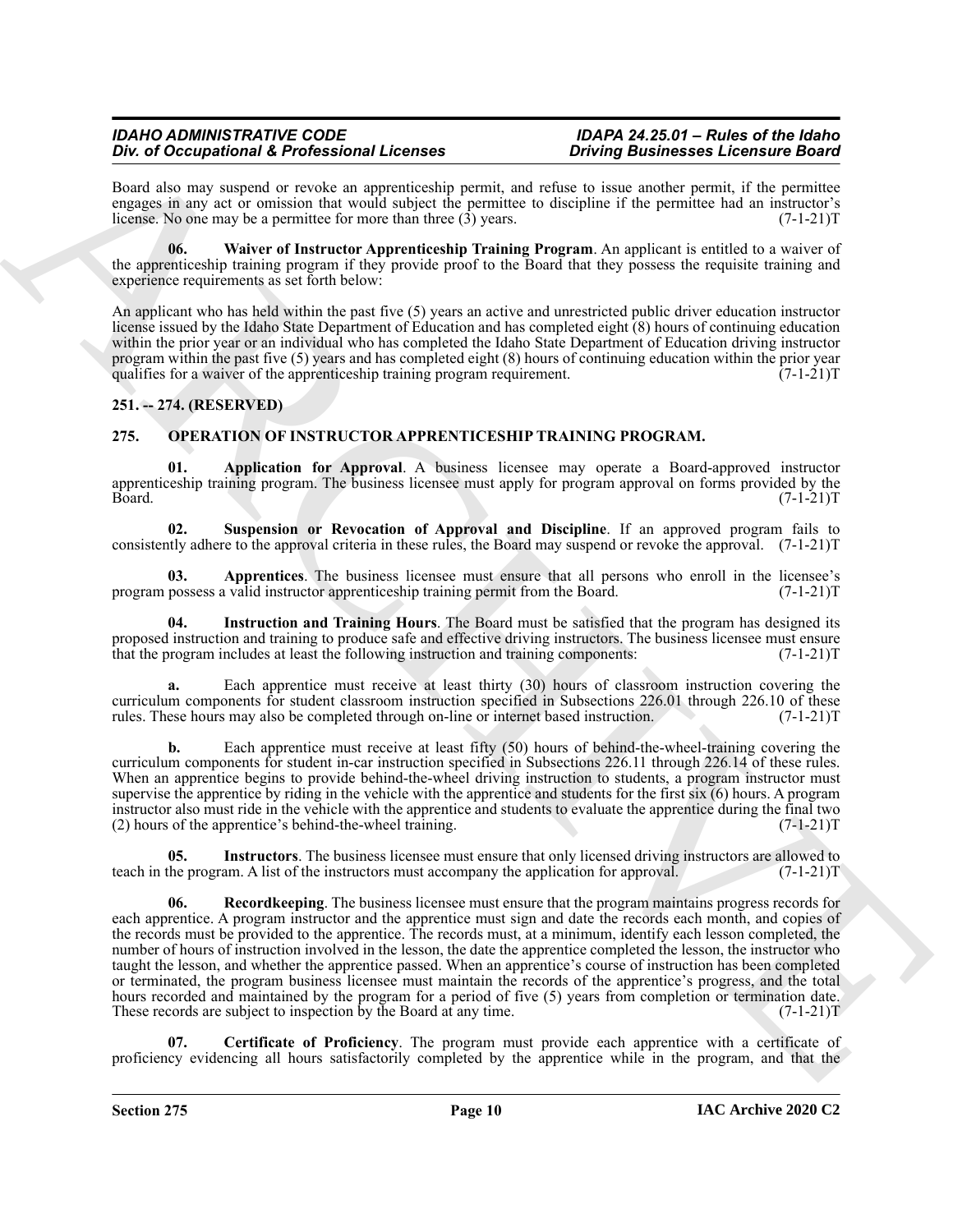apprentice is proficient in all areas covered by the certificate. (7-1-21)T

<span id="page-10-6"></span>**08. Discontinuance of Program**. If the business licensee ceases to operate the program, the business licensee must provide the program's current and prior apprentices with any progress or other records that the program is required to maintain under this Section.  $(7-1-21)T$ 

#### <span id="page-10-0"></span>**276. -- 449. (RESERVED)**

#### <span id="page-10-3"></span><span id="page-10-1"></span>**450. DISCIPLINE.**

<span id="page-10-5"></span>**01.** Grounds for Discipline. In addition to the grounds for discipline listed in Section 54-5408, Idaho ounds for discipline also include:  $(7-1-21)T$ Code, grounds for discipline also include:

*Div. of Occupational K. Professional Licenses*<br>
space is also converted by the continue of the pair  $\mu$  is equilibrium to the continue of the pair  $\mu$  is the continue of the control of the space of control to propose o Failure to cooperate with an inspection or audit conducted by the Board or its agents including, without limitation, any continuing education audit, as specified in Section 54-5403(6), Idaho Code. Failure to cooperate includes, without limitation, failure to provide documentation requested by the Board or its agents during<br>an inspection or audit of the licensee's compliance with Board laws or rules. (7-1-21) an inspection or audit of the licensee's compliance with Board laws or rules.

**b.** Violating any of the following standards of conduct that have been adopted by the Board:

 $(7-1-21)T$ 

i. A licensee must not use fraud or deception in procuring or renewing, or in attempting to procure or license, permit, or other authorization issued by the Board. (7-1-21) renew, a license, permit, or other authorization issued by the Board.

ii. A licensee must not aid, abet, or assist any person or entity in conduct for which a license or permit is required under Idaho Driving Businesses Act, unless the person or entity has the required license or permit.

 $(7-1-21)T$ 

iii. A licensee must comply with final orders of the Board issued in contested cases to which the is a party.  $(7-1-21)T$ licensee is a party.

**02. Disciplinary Sanctions**. If the Board determines that grounds for discipline exist, it may impose ary sanctions against the licensee including, without limitation, any or all of the following: (7-1-21)T disciplinary sanctions against the licensee including, without limitation, any or all of the following:

<span id="page-10-4"></span>**a.** Revoke or suspend the licensee's license(s); (7-1-21)T

**b.** Restrict or limit the licensee's practice. (7-1-21)T

#### <span id="page-10-2"></span>**451. -- 999. (RESERVED)**